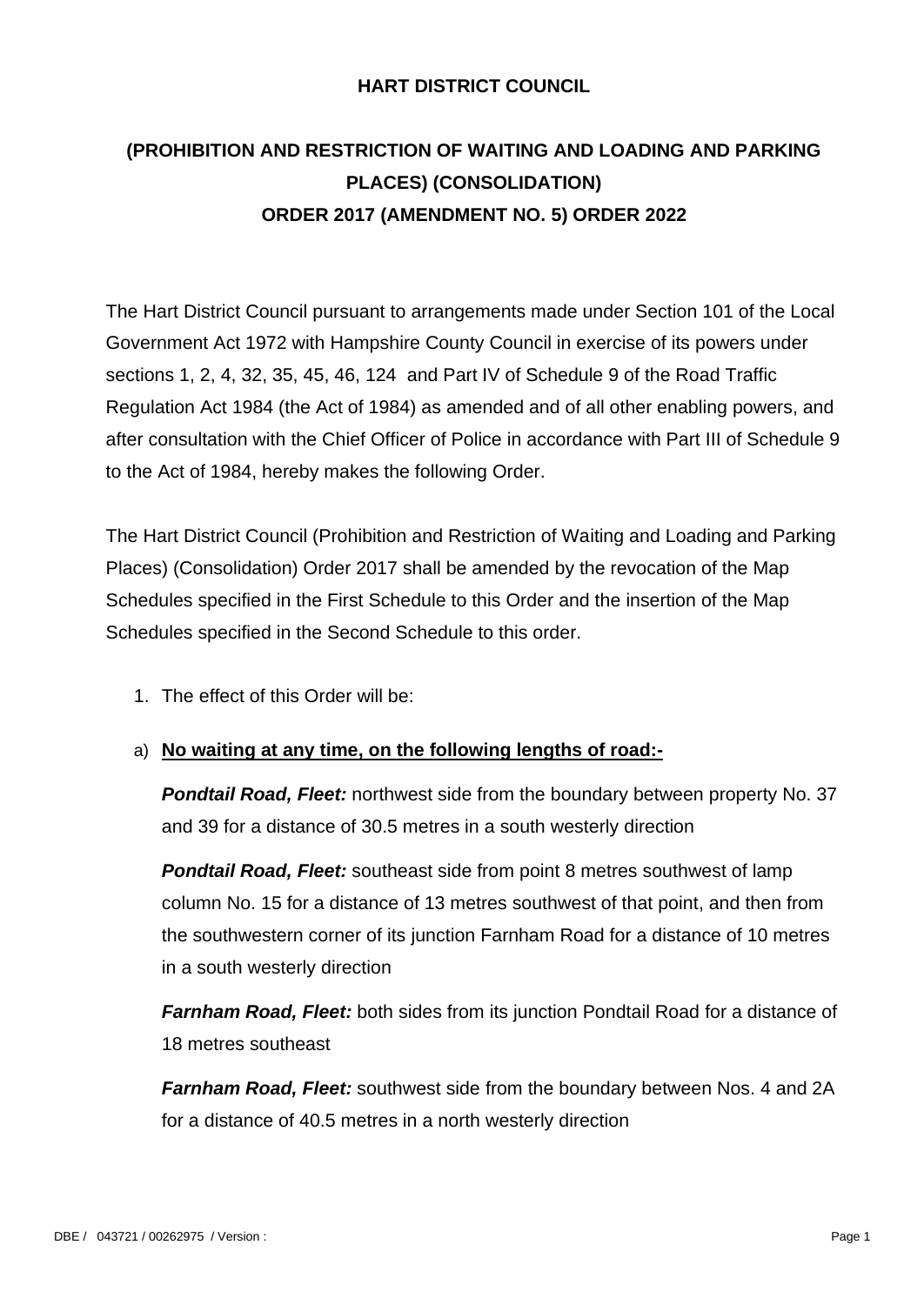*Farnham Road, Fleet:* northeast side from the northwest corner of its junction with Spruce Way for a distance of 10 metres northwest, and from its southeast corner of its junction with Spruce Way for a distance of 10 metres southeast.

*Spruce Way, Fleet:* both sides from its junction with Farnham Road for a distance of 10 metres north easterly direction.

*Grove road, Church Crookham***:** northeast side from the point in line with the boundary between Nos. 219 Aldershot Road and 2A Grove Road for a distance of 6 metres northwest of that point.

*Badger Way, Ewshot*: both sides from a point in line with lamp column No. 1 for a distance of 24 metres in an easterly direction to its junction with B3013 Beacon Hill Road.

*B3013 Beacon Hill Road, Ewshot*: from its junction with Badger Way for a distance of 40 metres in a northern direction.

*Crandford Park Drive, Yateley*: southwest side for a distance of 26 metres in a north westerly easterly direction when measured from its junction with Winton **Crescent** 

*Crandford Park Drive, Yateley*: northeast side from its junction with Lawford Crescent for a distance of 44 metres in a south easterly direction

*Winton Crescent, Yateley*: both sides a distance of 10 metres in a south easterly direction when measured from its junction with Crandford Park Drive

*Harvest Close, Yateley*: both sides a distance of 10 metres south from its junction with Wordsworth Avenue

*Wordsworth Avenue, Yateley*: south side for a distance of 25 metres in a westerly direction from its junction with Harvest Close.

*Wordsworth Avenue, Yateley*: south side for a distance of 17 metres in a easterly direction from its junction with Harvest Close.

*Church View, Hook*: east side from a point in line with lamp column No. 6 for a distance of 29.5 metres in a north-easterly direction to Hook Infant School entrance.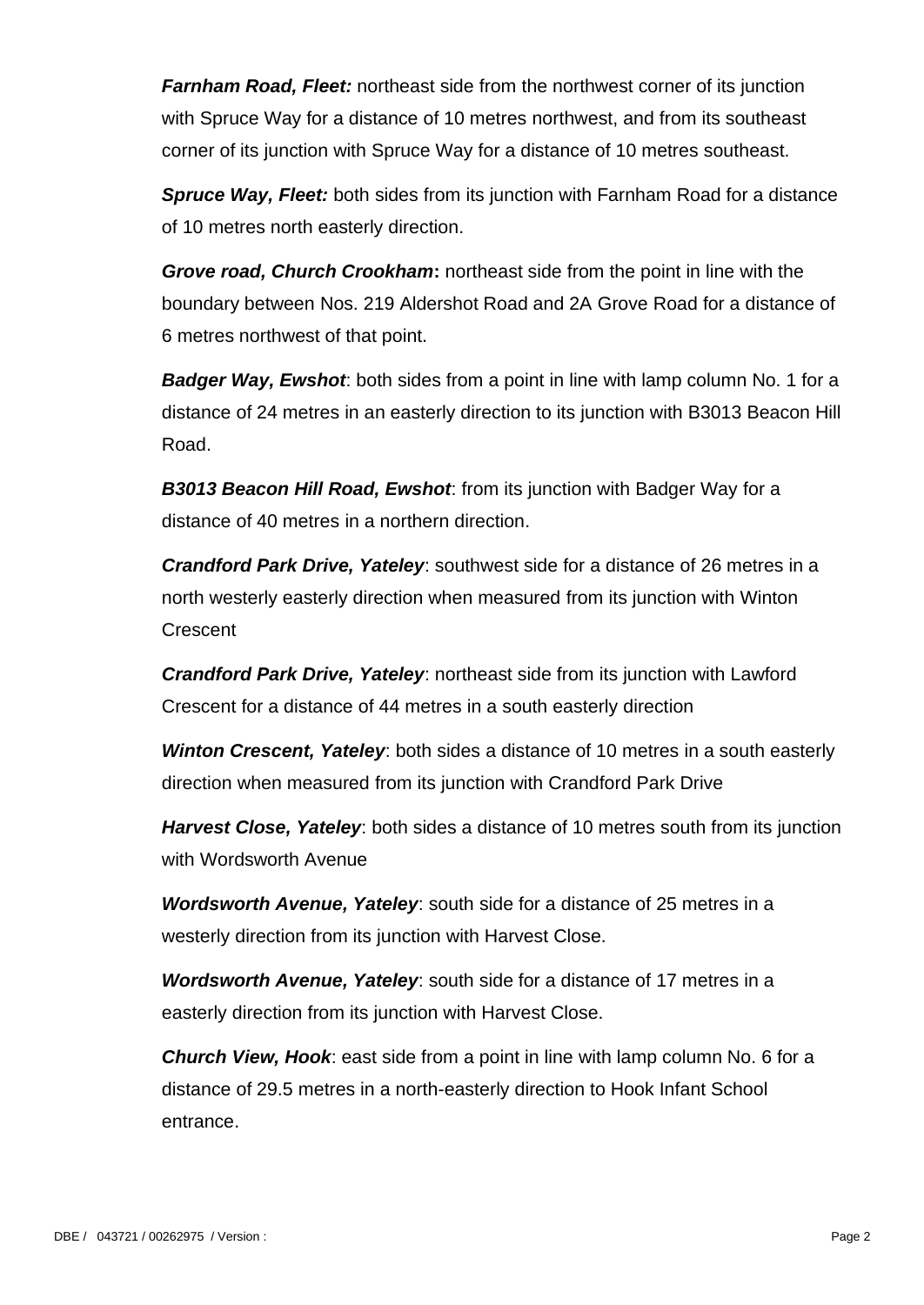*Church View, Hook*: west side from lamp column No. 6 for a distance of 62 metres in a north-easterly direction to the carpark entrance.

*Becketts, Hartley Wintney*: west side from lamp column No. 19 for a distance of 11.5 metres in a northerly direction.

*Becketts, Hartley Wintney*: east side from its junction with A30 London Road for a distance of 7 metres in a northerly direction.

*Rycroft Gardens, Blackwater*: south side from a point in line with the western boundary of No. 2 for a distance of 17.5 metres in an easterly direction.

### b) **No waiting Monday – Friday 10:00 – 11:00 AM excluding bank holidays on the following lengths of road:**

*Lea Wood Road, Fleet*: along its north side from a point in line with the boundary between Nos. 50 and 52 for a distance of 177 metres east of that point, and from a point 5.6 metres east of lamp column No. 3 for a distance of 102 metres west of that point

*Lea Wood Road, Fleet*: along its south side from a point in line with the boundary between Nos. 39 and 41 for a distance of 131 metres east of that point, and then for a distance of 95.5 metres when measured from a point 5-metres from the eastern side of its junction with Frere Avenue.

### c) **No waiting Monday – Friday 8 – 9:30 AM and 2:30 – 4 PM Excluding bank holidays on the following lengths of road:**

*Cranford Park Drive, Yateley*: southwest side from the boundary between Nos. 54 and 56 for a distance of 34 metres northwest of that point.

## d) **No waiting Monday – Friday 8:15 – 9 AM and 3 – 3:45 PM on the following lengths of road**

*Church View, Hook*: east side from a point 4.5 metres south of the boundary between Nos. 10 and 12 for a distance of 51 metres north of that point

*Church View, Hook*: west side from a point in line with lamp column No. 6 for a distance of 49 metres south of that point

## e) **No waiting Monday – Friday 8 – 9 AM and 2:30 – 3:30 PM Excluding bank holidays on the following lengths of road**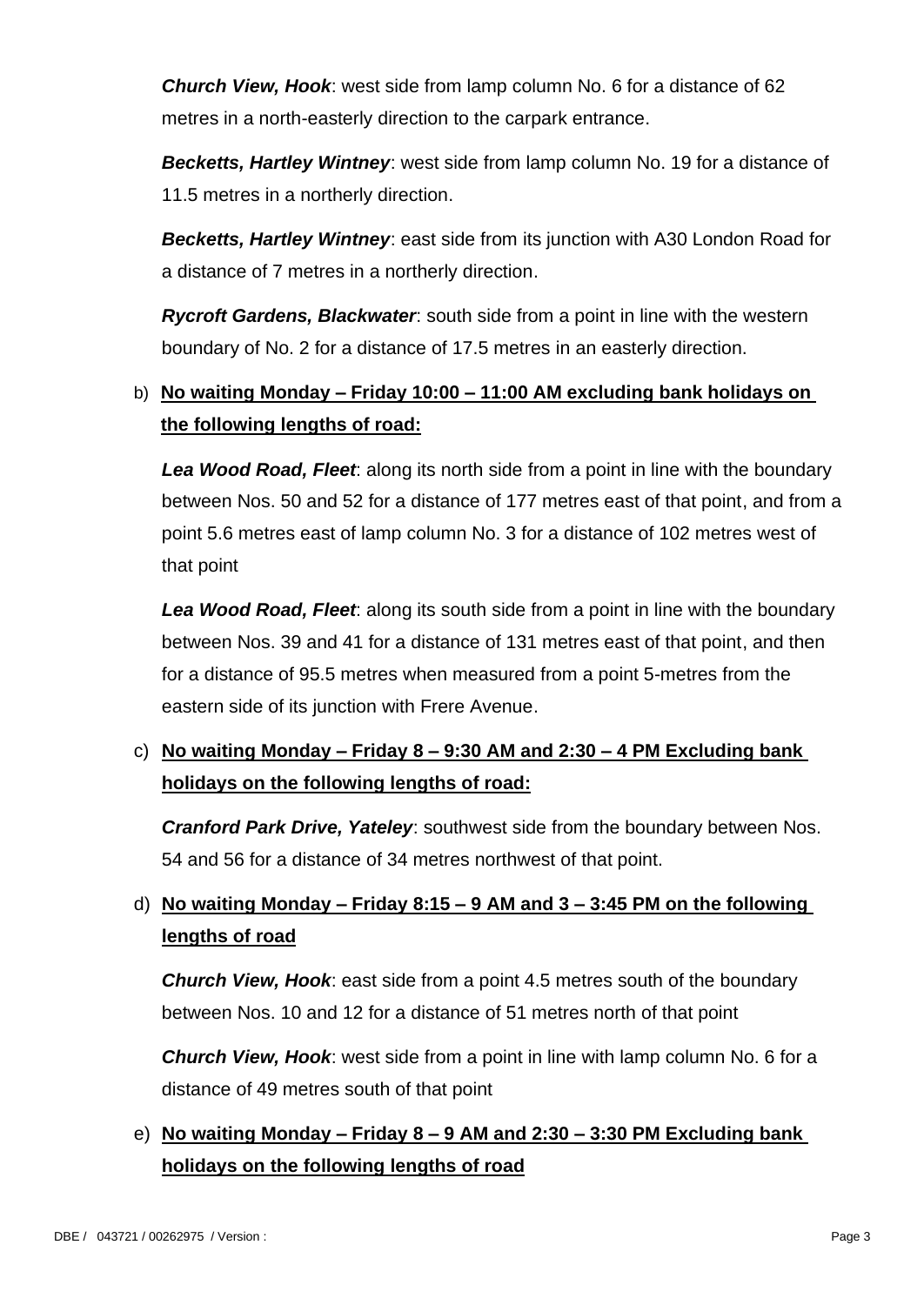*Turners Way, Fleet: along its north side from the point 3.3 metres southwest of* lamp column No. 66 for a distance of 22 metres in a south westerly direction, then from the point 8.7 metres northeast of lamp column No. 66 for a distance of 96 metres in a north easterly direction to the junction with Stockbridge Road, and then from lamp column 78 for a distance of 137 metres in an easterly direction to the junction with Stockbridge Road

**Turners Way, Fleet:** along its south side from the point 6.5 metres southwest of lamp column No. 67 for a distance of 51.5 metres in a south westerly direction, and from lamp column No. 81 for a distance of 189.5 metres in a westerly direction

#### f) **No waiting Monday – Friday 8 – 10:30 AM on the following lengths of road**

*Oaklands, Yateley*: northwest side from a point 14.8 metres southwest of lamp column No. 2 for a distance of 28.8 metres northeast of that point

#### g) **No stopping Monday – Saturday 7am – 7.30pm except local buses**

*Turners Way, Fleet:* on its north side from the point 3.3 metres southwest of lamp column No. 66 for a distance of 12 metres in a north easterly direction

*Turners Way, Fleet:* on its south side from the point 5.5 metres northeast of lamp column No. 67 for a distance of 12 metres in a south westerly direction.

### h) **Revoke Parking Monday – Saturday 8am – 6pm Permit holders or 1 hour no return within 1 hour**

*Clarence Road, Fleet*: northwest side from a point in line with the boundary between Nos. 153 and 153A for a distance of 5 metres northeast of that point

# i) **Revoke Parking Monday – Saturday 8am – 6pm Permit holders or 1 hour no return within 1 hour and replace with Monday – Friday 7am – 6pm Permit Holders or 30 mins No return within 1 hour At other times Permit holders only on the following lengths of road**

*Clarence Road, Fleet*: northwest side – from a point 5 metres southwest of the boundary between Nos. 172 and 170 for a distance of 62.4 metres southwest of that point

*Clarence Road, Fleet*: southeast side from a point in line with the boundary between Nos. 139 and 137 for a distance of 38.5 metres Northeast of that point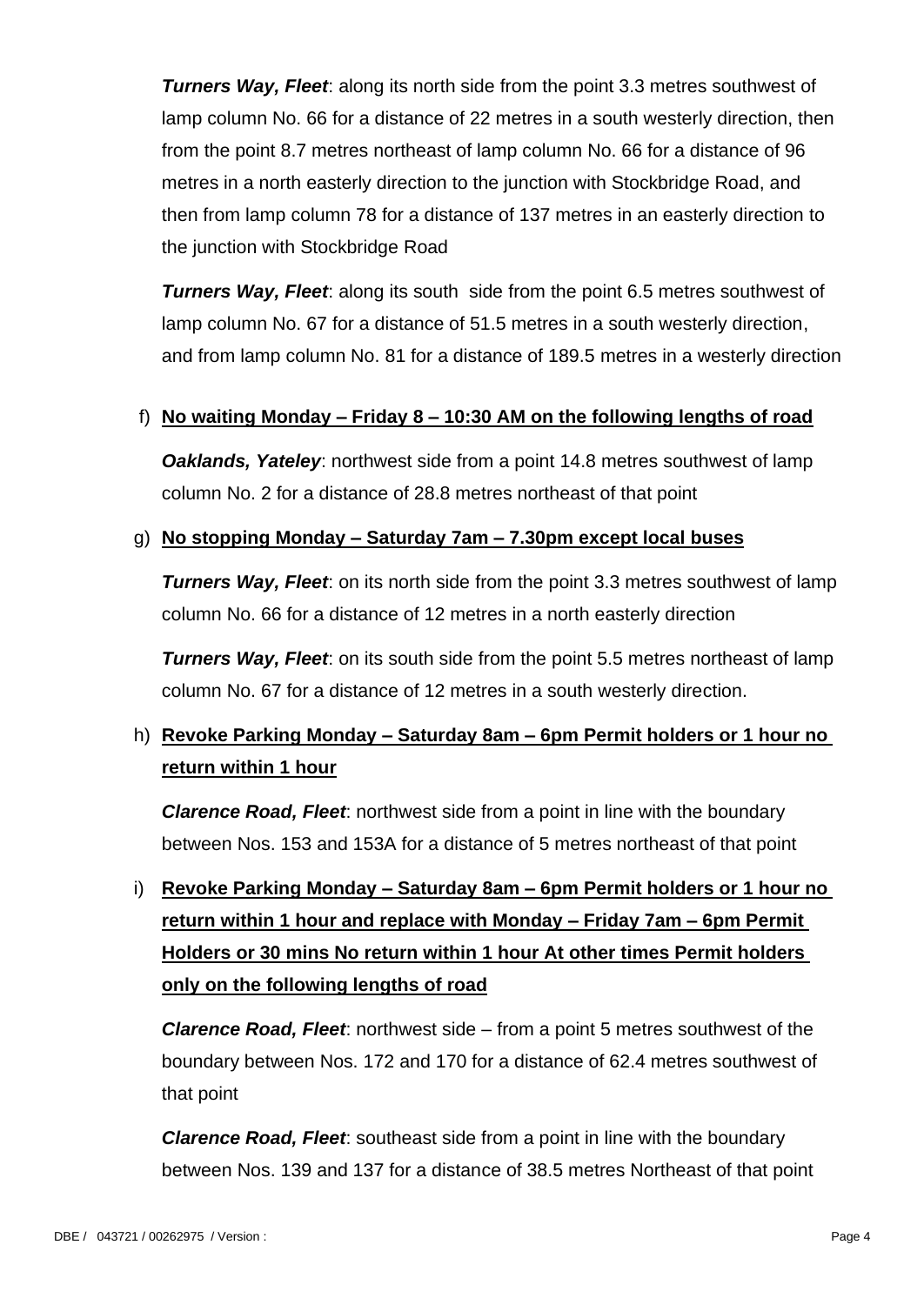j) **Revoke disabled badge holders only and replace with permit holders only on the following length of road:**

*Clarence Road, Fleet*: northwest side in line with the boundaries of No. 170

k) **Revoke parking Monday – Friday 8am – 6pm Permit holders or 2 hours no return within 2 hours and replace with Permit holders only**

*Unnamed Road adjacent to to Hattons Pond that connects A30 High Street with the Cricketers Green (Part), Hartley Wintney:* west side parking bay

*Hardings Lane, Hartley Wintney*: northeast side parking bay opposite Verandah Cottages northwest of the green in front of the cricketers.

2. This Order shall come into operation on March 2022 and may be cited as the Hart District Council (Prohibition and Restriction of Waiting and Loading and Parking Places) (Consolidation) Order 2017 (Amendment No. 5) Order 2022

| THE COMMON SEAL of HART              |        |                          |  |
|--------------------------------------|--------|--------------------------|--|
| <b>DISTRICT COUNCIL was hereunto</b> |        |                          |  |
| affixed this                         | day of |                          |  |
|                                      | 2022   | in the presence $\qquad$ |  |
| of:-                                 |        |                          |  |